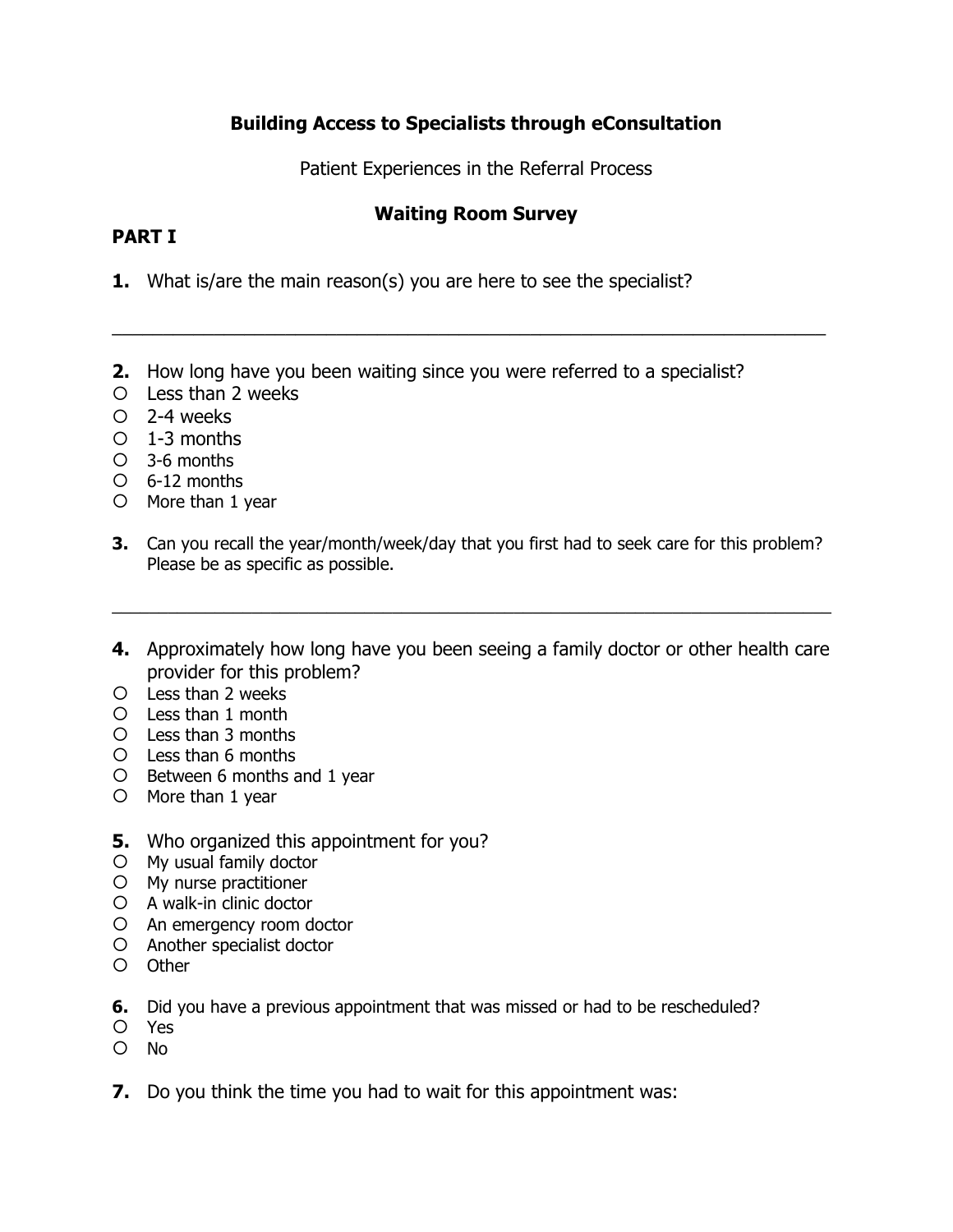- Far too short
- Somewhat too short
- About right
- O Somewhat too long
- Far too long

**8.** What do you think the maximum wait time for this appointment should have been?

- $O$  No more than a few days
- Less than 2 weeks
- Less than 1 month
- Less than 3 months
- Less than 6 months
- Less than 1 year
- **9.** Did the doctor/nurse practitioner who arranged this appointment for you explain why they were referring you?
- No
- Gave me a brief explanation, but still not sure
- Yes, I understand why I was sent here
- Not sure
- **10.** Has your doctor told you whether or not he/she thinks you have a serious problem?
- Yes
- O No
- Not sure
- **11.** While waiting for this appointment, how often have your **ongoing symptoms** caused you to **miss work or school**?
- O Never
- Less than 5 days per month
- O Between 5 to 15 days per month
- O More than 15 days per month
- $O$  Totally unable to work/go to school all the time
- Not applicable (no ongoing symptoms or not working/going to school)
- **12.** While you have been waiting for this appointment, **how worried** have you been about a serious undiagnosed disease relating to your health issue (Circle the number that corresponds best to how worried you have been; the higher the number means greater worry)



**Not at all Source Source Source Source Source Source Source Source Source Source Source Source Source Source Source Source Source Source Source Source Source Source Source Source Source Source Source Source Source Source**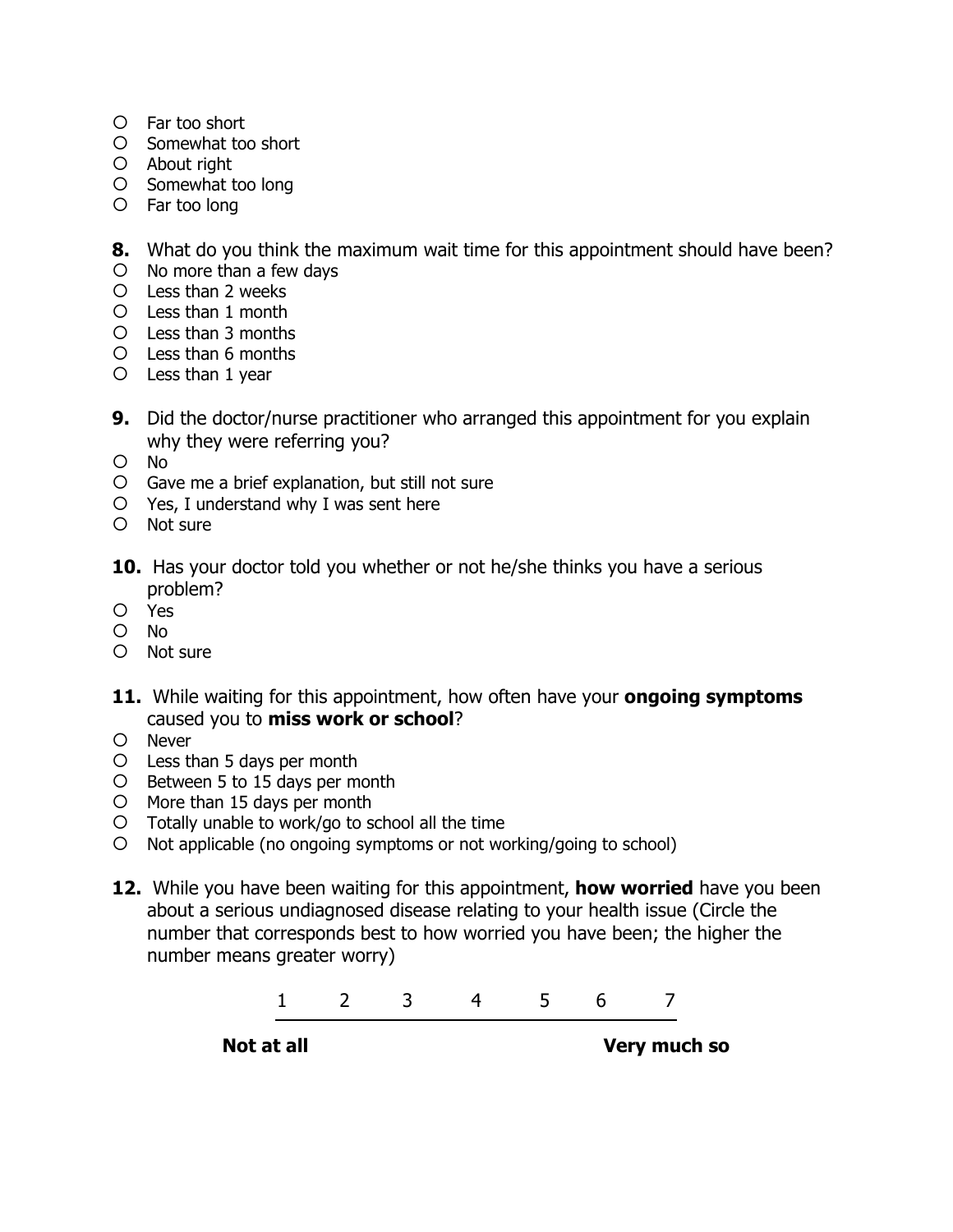**13.** While waiting for this appointment, have you had **ongoing symptoms** that have interfered with **your ability to participate in your usual social or recreational activities**? (Circle the number that corresponds best with how much your symptoms have interfered with your social or recreational activities; the higher the number means greater interference)



**14.** While waiting for this appointment, have you had ongoing symptoms that have **interfered with your ability to carry out normal activities of daily living**  (e.g. preparing and eating meals, household tasks, sleeping, personal hygiene, etc.) (Circle the number that corresponds best with how much your symptoms have interfered with your ability to carry out normal activities; the higher the number means greater interference)



- **15.** While waiting for this appointment, have you had ongoing symptoms that have **resulted in your needing to go to the emergency department?**
- Yes
- $O$  No
- **16.** In what year were you born? (Enter 4-digit birth year; for example, 1976)



- **17.** What is your gender?
- O Male
- Female
- O Transgender
- 18. In what sector do you work?
- O Public Sector
- O Private Sector
- O Self-employed
- O Not-for-Profit Organisation
- O Domestic or Homecare
- O Other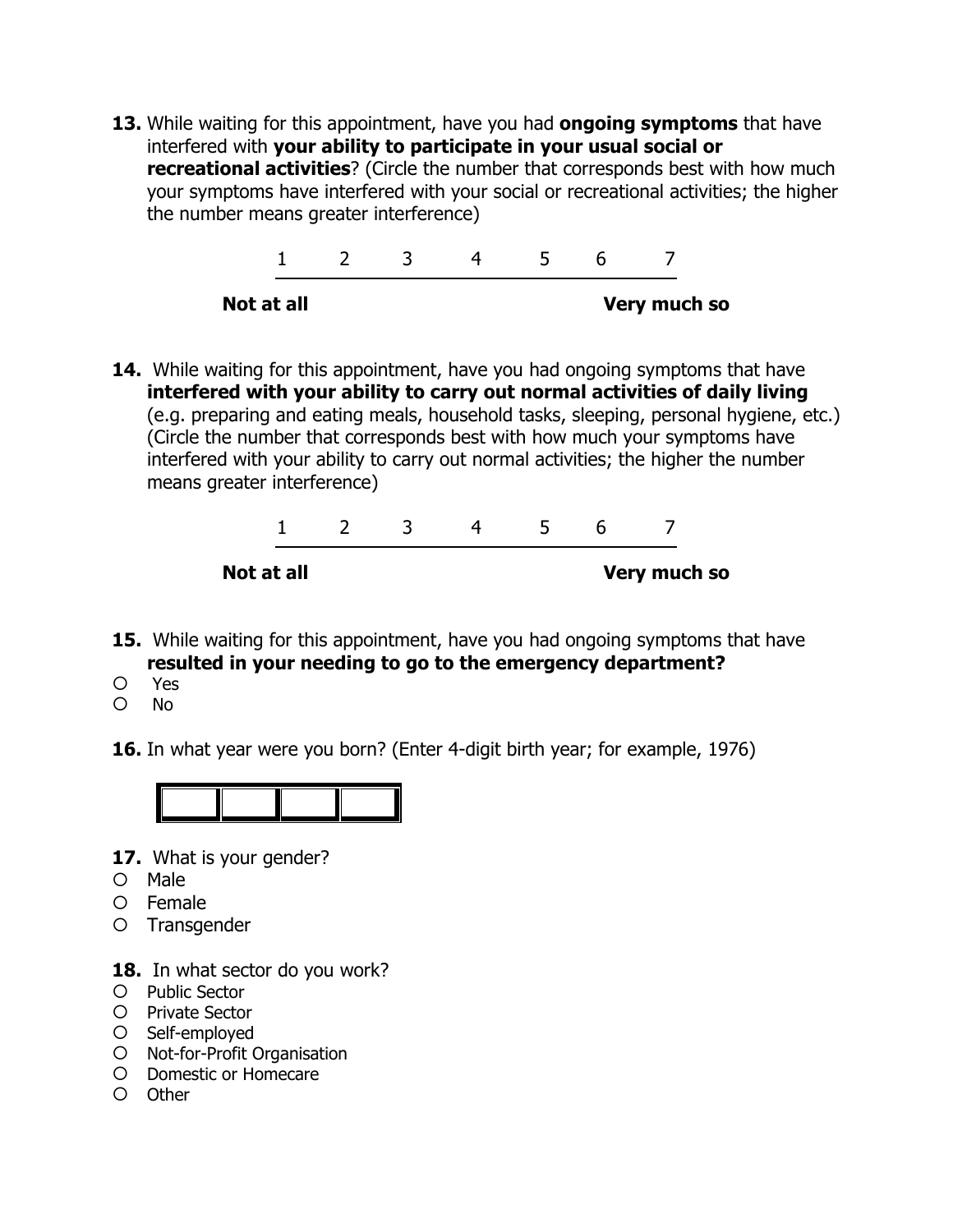Please specify \_\_\_\_\_\_\_\_\_\_\_\_\_\_\_\_\_\_\_\_\_\_\_\_\_\_\_\_\_\_\_

**19.** What is your current occupation?

**20.** How did you arrive to the clinic?

- O Regular Bus
- O Para transpo
- O Relative dropped me off
- Walked
- Biked
- O By car
- taxi
- O Other

Please specify \_\_\_\_\_\_\_\_\_\_\_\_\_\_\_\_\_\_\_\_\_\_\_\_\_\_\_\_\_\_\_

- **21.** Did someone have to accompany you to this appointment?
- Yes
- $O$  No
- **22.** If you answered "yes" to the previous question: did the person who accompanied you have to miss school/work?

\_\_\_\_\_\_\_\_\_\_\_\_\_\_\_\_\_\_\_\_\_\_\_\_\_\_\_\_\_\_\_\_\_\_\_\_\_\_\_\_\_\_\_\_\_\_\_\_\_\_\_\_\_\_\_\_\_\_\_\_\_\_\_\_\_\_\_\_\_\_\_ \_\_\_\_\_\_\_\_\_\_\_\_\_\_\_\_\_\_\_\_\_\_\_\_\_\_\_\_\_\_\_\_\_\_\_\_\_\_\_\_\_\_\_\_\_\_\_\_\_\_\_\_\_\_\_\_\_\_\_\_\_\_\_\_\_\_\_\_\_\_\_ \_\_\_\_\_\_\_\_\_\_\_\_\_\_\_\_\_\_\_\_\_\_\_\_\_\_\_\_\_\_\_\_\_\_\_\_\_\_\_\_\_\_\_\_\_\_\_\_\_\_\_\_\_\_\_\_\_\_\_\_\_\_\_\_\_\_\_ \_\_\_\_\_\_\_\_\_\_\_\_\_\_\_\_\_\_\_\_\_\_\_\_\_\_\_\_\_\_\_\_\_\_\_\_\_\_\_\_\_\_\_\_\_\_\_\_\_\_\_\_\_\_\_\_\_\_\_\_\_\_\_\_\_\_\_\_\_\_\_

\_\_\_\_\_\_\_\_\_\_\_\_\_\_\_\_\_\_\_\_\_\_\_\_\_\_\_\_\_\_\_\_\_\_\_\_\_\_\_\_\_\_\_\_\_\_\_\_\_\_\_\_\_\_\_\_\_\_\_\_

\_\_\_\_\_\_\_\_\_\_\_\_\_\_\_\_\_\_\_\_\_\_\_\_\_\_\_\_\_\_\_\_\_\_\_\_\_\_\_\_\_\_\_\_\_\_\_\_\_\_\_\_\_\_\_\_\_\_\_\_\_\_\_\_\_\_\_\_\_\_

- Yes
- No
- **23.** Did you have to miss work or school to attend this appointment?
- Yes
- No
- **24.** Did you have to arrange child care to attend this appointment?
- Yes
- O No

Do you have any additional comments?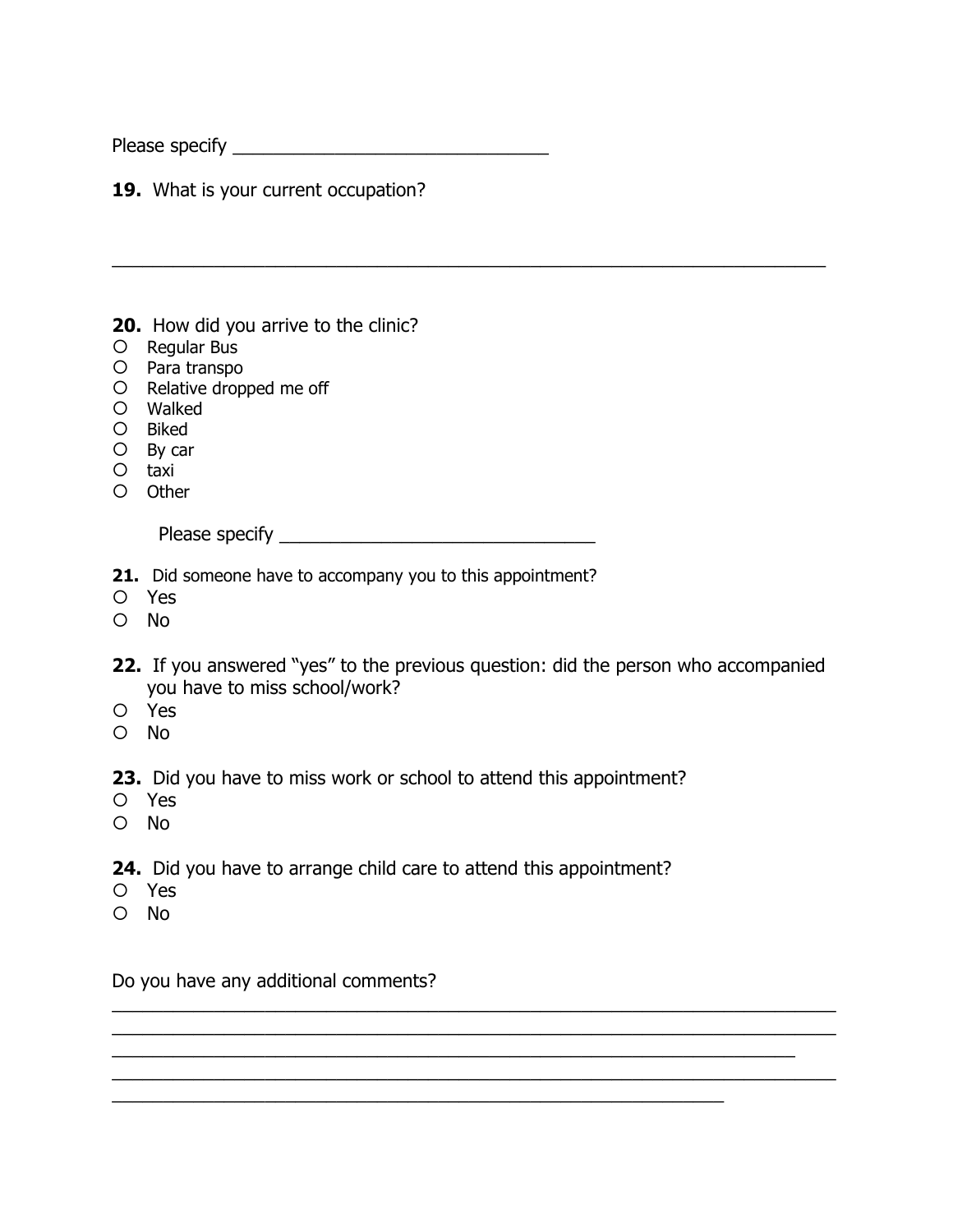## **PART II – telephone follow-up**

#### **Telephone follow-up questions**

**1.** Did you feel that your visit with the specialist was useful?

1 2 3 4 5 6 7

#### **Not at all Source Source Source Source Source Source Source Source Source Source Source Source Source Source Source Source Source Source Source Source Source Source Source Source Source Source Source Source Source Source**

- **2.** How much time (face-to-face conversation) did you spend with the doctor including students/trainees?
	- Less than 5 minutes  $O$  5-10 min 10-15 min  $O$  15-20  $O$  20-25
	- O More than 25
- **3.** How close to your appointment time did you see the doctor (i.e. how long waited in waiting room)
	- Less than 5 minutes
	- 5-10 min
	- $O$  10-15 min
	- $O$  15-20
	- $O$  20-25
	- $O$  More than 25
- **4.** Did the specialist doctor seem to have the right information from the doctor that sent you for the appointment?
	- Yes
	- O No
	- O Not sure
- **5.** Did you have to repeat any tests that you already had done?
	- Yes
	- O No
	- Can't remember
- **6.** Did the specialist recommend a medication change (new or change in dose)?
	- Yes
	- $O$  No
	- Can't remember